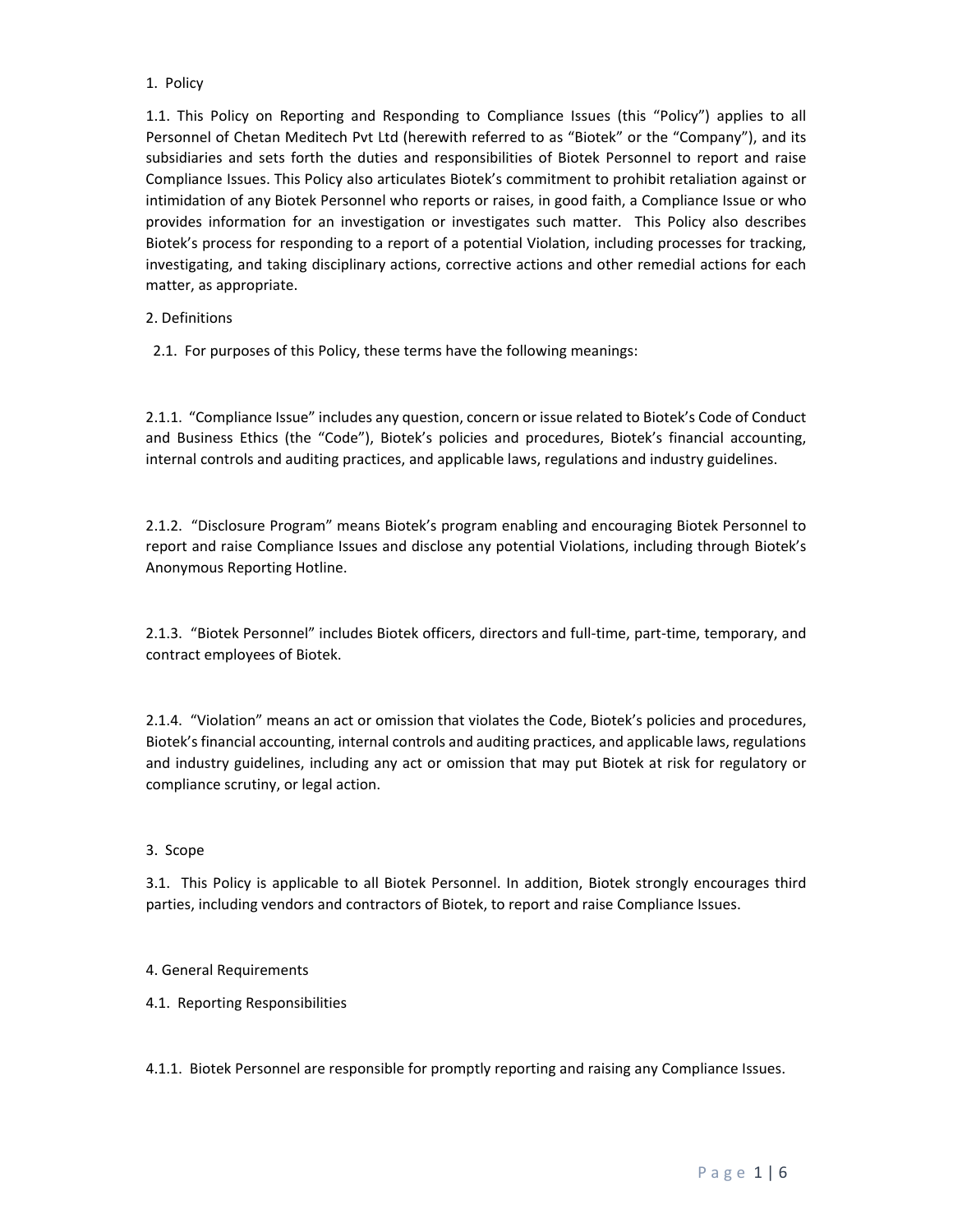### 4.2. Culture of Compliance

4.2.1. All Biotek Personnel who have supervisory or management responsibilities and/or are members of Human Resources, Finance, or the Biotek Legal department are expected to foster a culture of compliance and ethics; create a culture that enables Biotek Personnel to comfortably report and raise any Compliance Issues; and keep an "open‐door" policy to encourage Biotek Personnel to report and raise any Compliance Issues.

4.3. Prohibition Against Retaliation

4.3.1. Biotek does not permit retaliation against or intimidation of any Biotek Personnel who has reported or raised, in good faith, any Compliance Issues or any Biotek Personnel who provides information in an investigation or investigates any potential Violation.

4.4. Oversight by the Audit and Compliance Committee

4.4.1. The Directors of Biotek are responsible for oversight and governance of compliance‐related matters, including oversight over Biotek's Disclosure Program and ensuring prompt and appropriate responses to potential Violations. The Biotek Director who has operational control over the Disclosure Program is subject to oversight by the Audit and Compliance Committee.

5. Procedures

5.1. Reporting Process

5.1.1.1. By calling Biotek's Directors;

5.1.1.2. By email to info@biotekortho.com (must include Company's name in the report);

5.1.1.3. By contacting a direct supervisor, a direct supervisor's manager, a member of Human Resources, the Biotek Legal department or Finance, or such other Biotek Personnel with whom they feel comfortable consulting; and

5.1.1.4. Biotek Personnel located in other countries outside India shall be subject to local applicable laws and their use of Biotek's Anonymous Reporting should be in accordance with any related privacy notices that may be provided by Biotek, or otherwise.

5.1.2. Biotek discourages the use of social media for reporting or raising any Compliance Issues.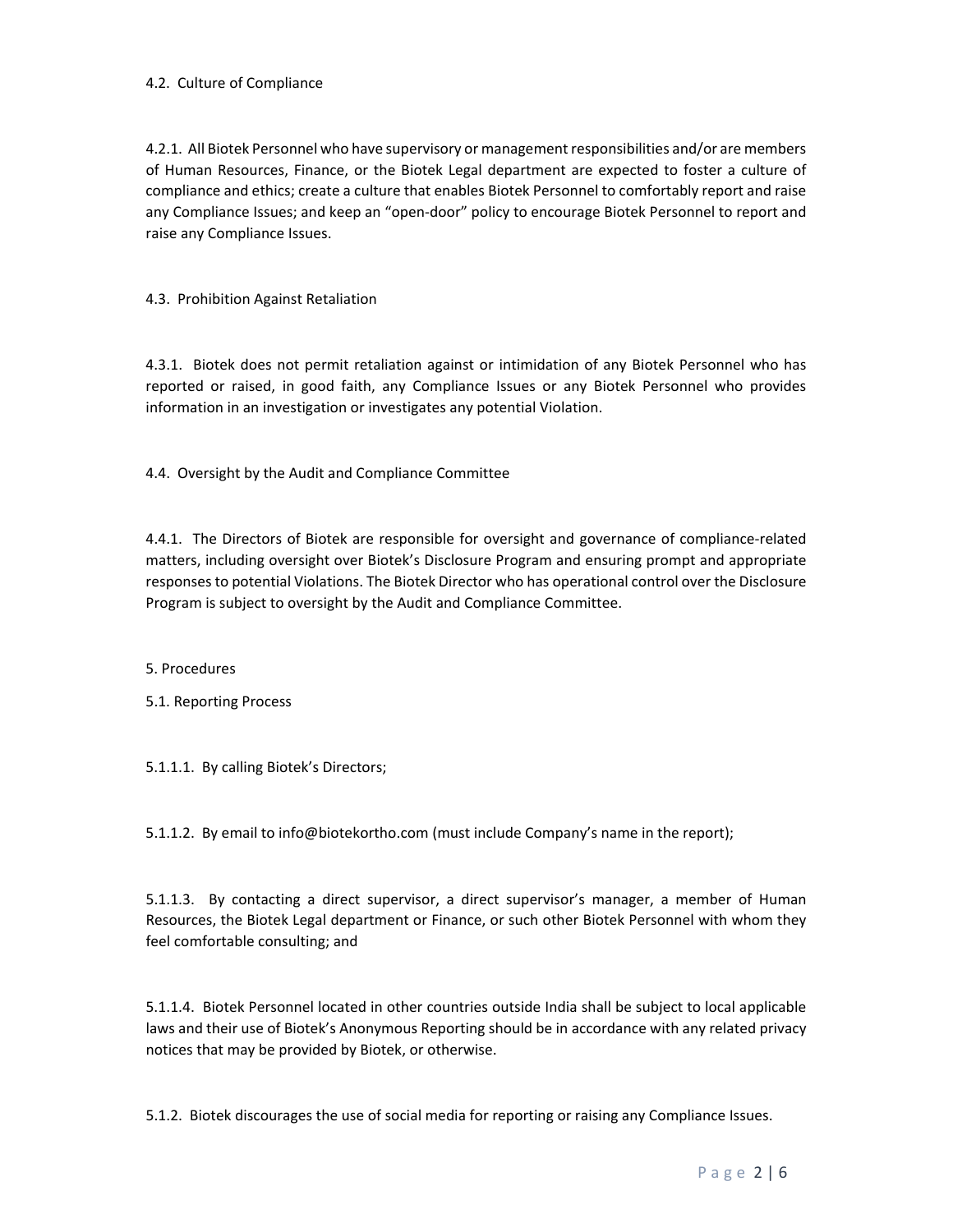5.1.3. Biotek shall publicize the existence of the Disclosure Program, including Biotek's Reporting, via periodic e-mails to Biotek Personnel, posting information on Biotek's website, posting information in facility common areas, through references in the Code, during compliance training and other means, as appropriate.

5.1.4. All Biotek Personnel who receive a report of a Compliance Issue, whether verbally or in writing, are required to communicate such report to the Directors.

5.1.5. To the extent allowed by law and as appropriate, Biotek shall protect the identity of individuals who request anonymity when reporting a Compliance Issue.

5.2. Receipt of Reports

5.2.1. All reports of Compliance Issues through all reporting channels shall be reviewed by the Biotek Directors.

5.2.2. Upon receipt of a report, the Biotek Director or Biotek Compliance Officer's designee shall review the report to determine whether further review or investigation should be conducted. The Biotek Directors or the Biotek Director's designee shall ensure that all substantiated reports of a potential Violation will be investigated.

5.2.3. If a report concerns a Compliance Issue involving an Biotek officer or director, the Biotek Directors or the Biotek Director's designee shall provide a summary of the report to the Directors. The Directors may engage outside experts to assist with review, investigation or other actions, as appropriate.

5.3. Investigation Process

5.3.1. The Biotek Directors or the Biotek Director's designee shall initiate and oversee, with the assistance of Human Resources, Finance and the Biotek Legal department, all investigations, as necessary and appropriate.

5.3.1.1. Each matter shall be referred to the appropriate department within Biotek to investigate or assist with investigations, as appropriate. For example:

(a) Reports involving employment/workplace issues shall be sent to Human Resources;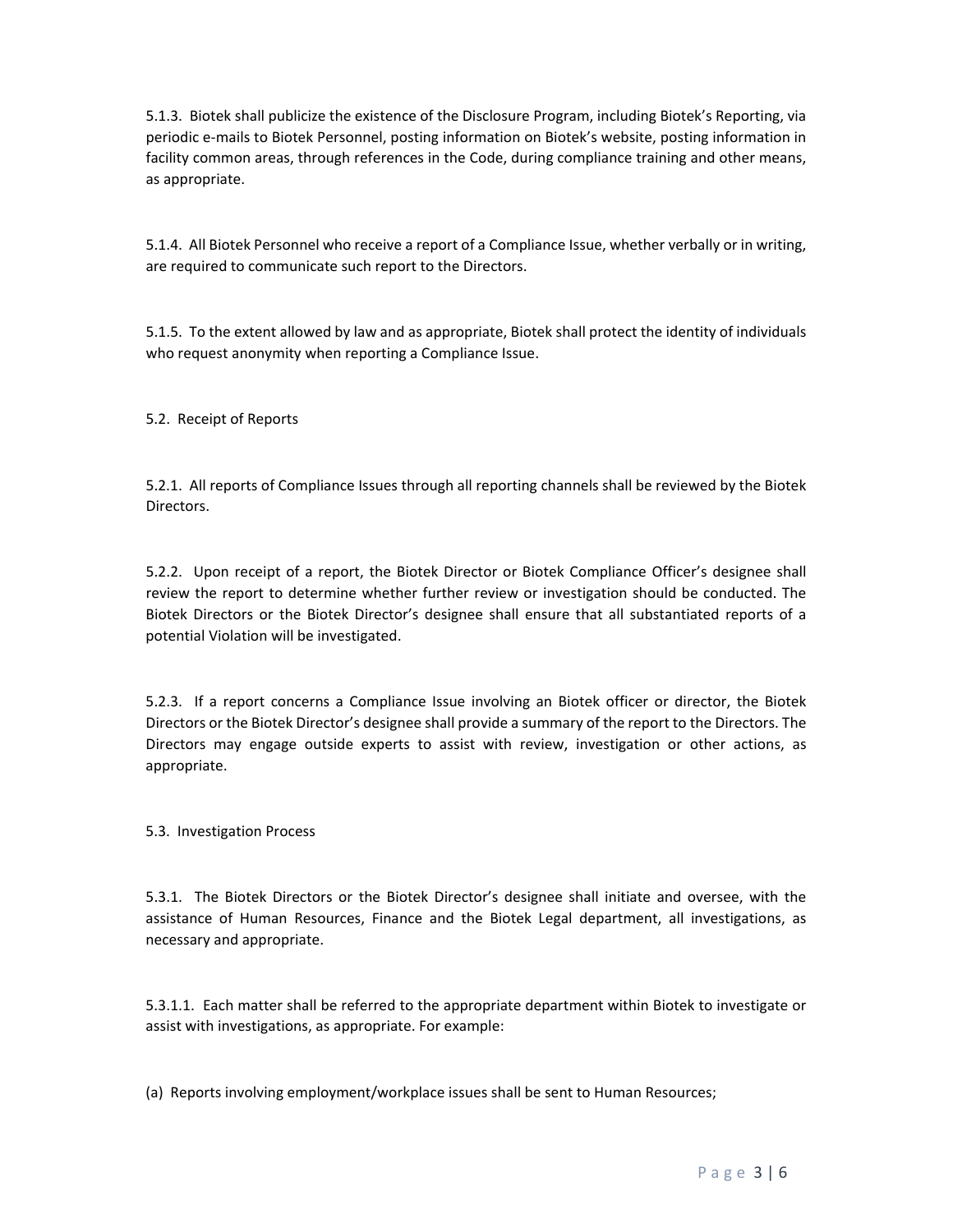(b) Reports involving accounting/financial issues shall be sent to Finance/Internal Audit; and

(c) Reports involving manufacturing issues shall be sent to Regulatory.

5.3.1.2. Outside experts, including accounting experts, can be brought in, as needed and appropriate.

5.3.1.3. Depending on the facts and circumstances, including nature and severity of the potential Violation, the Biotek Directors or the Biotek Director's designee shall consider using outside legal counsel to assist in conducting an internal investigation under attorney‐client privilege.

5.3.2. The nature and scope of the investigation will vary according to the facts and circumstances, but each investigation should be sufficiently detailed to identify the root cause of the concern.

5.3.3. Investigations shall be treated in as confidential a manner as appropriate under the circumstances.

5.3.4. All Biotek Personnel shall fully cooperate with all compliance investigations and keep the fact that the investigation is being conducted as well as anything discussed confidential.

5.4. Remedial Actions

5.4.1. Disciplinary Actions

5.4.1.1. If the Biotek Directors or the Biotek Director's designee, in consultation with the Biotek Legal department, as appropriate, determines that Biotek Personnel has committed a Violation, in consultation with Human Resources, Biotek shall take all appropriate disciplinary action up to and including termination, such as coaching or training; oral or written warning; suspension; demotion; reduction in compensation; and termination.

5.4.1.2. The severity of the disciplinary action will depend on the facts and circumstances, including:

(a) The nature and severity of the Violation;

(b) The authority of the individual involved;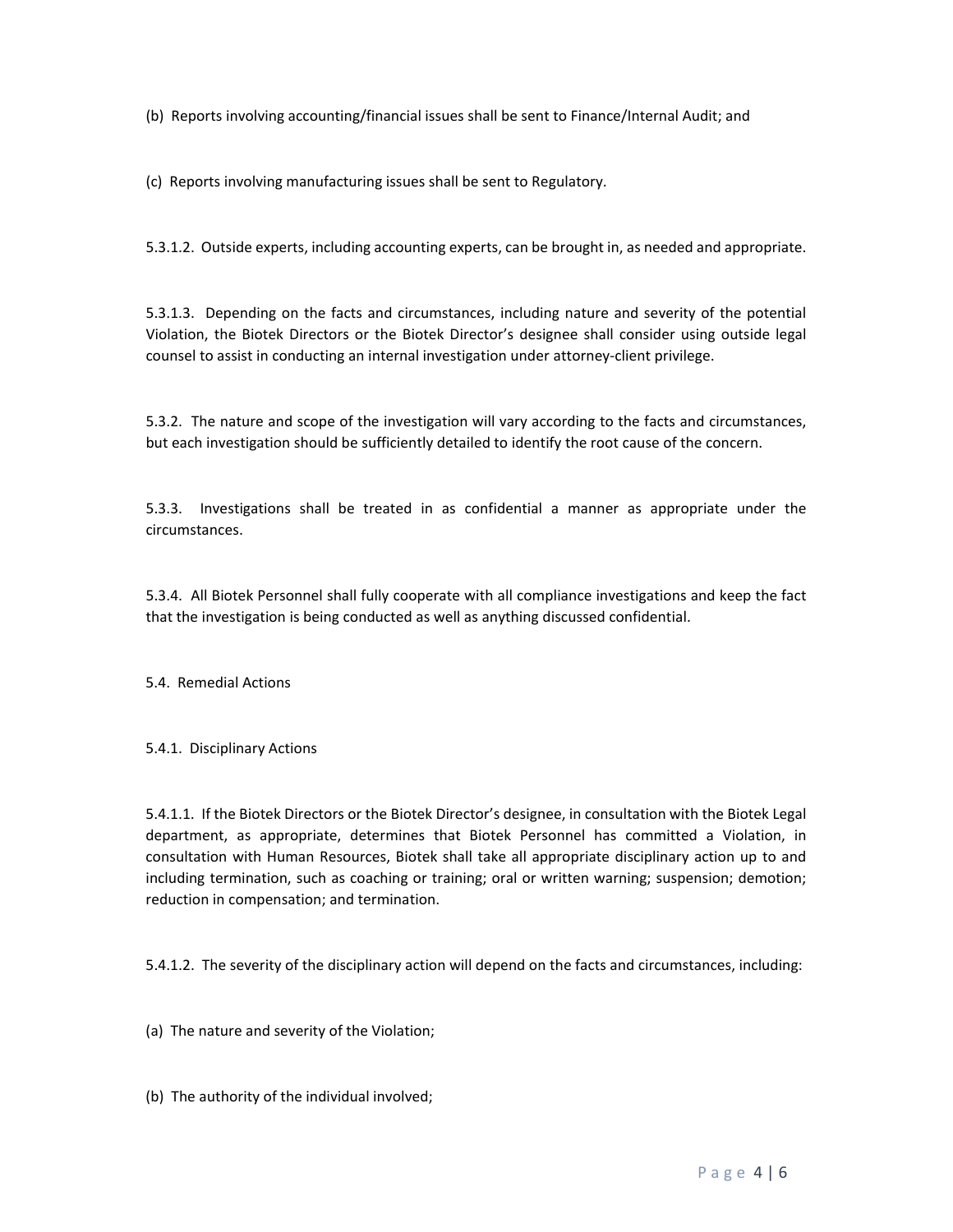(c) The individual's history with respect to compliance;

(d) Whether the individual self‐reported the conduct; and

(e) Whether the individual cooperated with the investigation.

5.4.2. Corrective Actions

5.4.2.1. If the Biotek Directors or the Biotek Director's designee, in consultation with the Biotek Legal department, as appropriate, determines that there has been a Violation, Biotek shall take all appropriate corrective actions to correct any deficiencies and prevent similar future Violations, including conducting compliance training, implementing formal corrective action plans and such other appropriate measures to improve or modify performance, processes, or policies and procedures.

5.4.2.2. Business, as appropriate, shall consult with the Biotek Legal department to develop and implement appropriate corrective action plans, which shall be reviewed, approved, and monitored to completion by the Biotek Directors.

5.4.3. Additional Remedial Actions

5.4.3.1. Biotek may take such other remedial actions, as appropriate.

5.4.3.2. If the Biotek Directors, in consultation with the Biotek Legal department, determine that there has been a Violation of law, Biotek shall take remedial actions, including reporting to the governmental and regulatory authorities, as appropriate.

5.5. Prohibition on Retaliation

5.5.1. Biotek Personnel may not be discharged, demoted, suspended, threatened, harassed or discriminated against for reporting and raising, in good faith, any Compliance Issues, or for providing information in an investigation or assisting in investigating a potential Violation.

5.5.2. Any Biotek Personnel who believes retaliation or intimidation is occurring or has occurred must report the concern promptly.